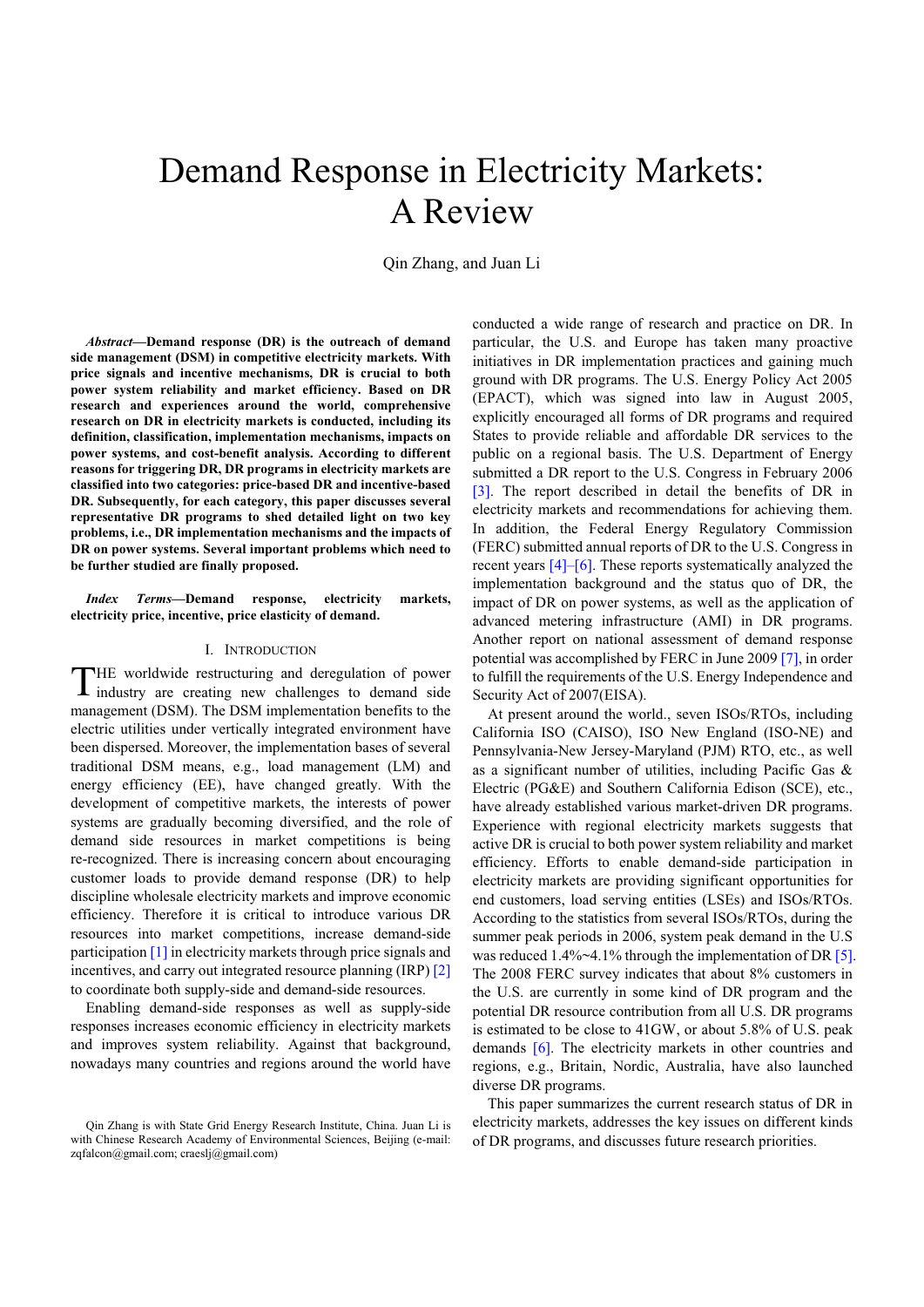## II. DR DEFINITION AND CLASSIFICATION

The major goals of DR are to bring DSM into full play in competitive markets, maintain system reliability and improve market efficiency. Demand response, defined broadly, refers to the actions by individual electric customers that reduce or shift their electricity usage in a given time period (peak hours) in response to a price signal, a financial incentive, or a grid reliability trigger. According to  $[3]$ , DR could be defined more definitively as: changes in electric usage by end-use customers from their normal consumption patterns in response to changes in the price of electricity over time, or to incentive payments designed to induce lower electricity use at times of high wholesale market prices or when system reliability is jeopardized. DR programs may be sponsored and operated by municipally owned utilities, cooperative utilities, investor owned utilities, power marketers, ISOs/RTOs, curtailment service providers, etc  $[4]$ . DR actions range from completely manual to fully automated and are exercised according to customer DR agreements with DR sponsors.

DR programs are established to motivate changes in electric use by customers and can be triggered either for economic or reliability reasons. Accordingly, DR programs could be generally classified into two basic categories: price-based DR and incentive-based DR [3]. Alternatively, these categories are also known as market-led (economic) DR and system-led (emergency/reliability) DR in some studies [8]–[11].

1) Price-based DR. This type of DR programs, including time-of-use (TOU) rates, real-time pricing (RTP) and critical peak pricing (CPP), refers to the programs in which customers respond to the time-varying changes in retail electricity prices. Through eternal economic decision-making process, customers could reduce demand at times of high prices or shift demand away from times of high prices, to lower their electricity charges. Customers participating in price-based DR programs should sign contracts with DR sponsors, and any load modifications are entirely voluntary.

2) Incentive-based DR. This type of DR programs, including direct load control (DLC), interruptible/curtailable (I/C) service, demand bidding/buyback (DB), emergency demand response programs (EDRP), capacity market programs (CMP), and ancillary services market programs (ASMP), refers to the programs in which customers respond to an emergency event, e.g., when the system is in jeopardized or during the period of price spikes. Technical assistance and incentive programs are in place that help pay for the identification and installation of DR. Customers participating in incentive-based DR programs could either receive discounted retail rates or separate incentive payments for pre-contracted or measured load reductions. Contractual arrangements will typically specify a method for establishing customer baseline load (CBL) in order to measure demand reductions. If customers fail to respond or fulfill contractual commitments when DR events are declared, they will be subjected to financial penalties.

#### III. PRICE-BASED DR PROGRAMS

*A. TOU* 

Price mechanism is the key to market operation. Fair and reasonable prices can provide the right economic signals and achieve optimal allocation of social resources. While the marginal cost of supplying electricity varies on very short time scales, most customers generally face retail electricity rates that are fixed for months or years at a time, e.g., flat rates that represent average electricity supplying costs. Moreover, flat rates ignore the electricity supplying costs difference between different time periods, and accordingly customers with low peak to off-peak ratios subsidize those with high peak to off-peak ratios. Based on peak load pricing theory [12] in Economics of Regulation, TOU is a rate with different unit prices for electricity usage during different blocks of time and can effectively reflect the time-varying costs of supplying electricity during those time periods. Several common types of TOU rates are peak/off-peak pricing (vary by time of day), seasonal pricing (vary by season), etc. TOU rates are typically pre-determined for a period of several months or years. With higher peak prices and lower off-peak prices, TOU rates actively elicit customers to adjust demand pattern, which can be beneficial to peak clipping, valley filling and seasonal load balancing. To date, a considerable amount of research has already been conducted regarding TOU rates [12]–[20]. They are generally concerned about the following aspects.

1) Customer response to TOU. Investigating the law of customer demand response to TOU is the basis of determining reasonable prices levels and periods classification. Historical data fitting based response curve and the price elasticity of demand [13]–[16] can be adopted to analyze the customer response. As the price elasticity of demand is more suitable for quantitative analysis, it is widely used in the analysis of customer response, e.g., the price elasticity of demand that derived from the transcendental logarithmic electricity cost function [13]; the total-price elasticity and the time-price elasticity [14]. In order to reflect customer response to TOU more accurately, price elasticity matrix of demand can be used to comprehensive describe the price elasticity of demand [15], [16]. In the matrix, self-elasticity and cross-elasticity are used to describe the single-period and multi-period customer response. The price elasticity matrix of demand and lag price elasticity matrix are integrated to comprehensively measure customer response [17].

2) TOU implementation mechanism. At present, many countries has offered TOU rates typically as default service to large commercial and industrial (C&I) customers. TOU rates require meters that register cumulative usage during the different time blocks. There are generally two methods of designing TOU rates, i.e., the method based on electricity supplying cost [12], [18] and the method based on load response analysis [19]. With respects to the method based on supplying electricity cost analysis, peak load pricing theory can be used to perform peak/off-peak differential pricing [12]; marginal cost analysis can be used to determine TOU pricing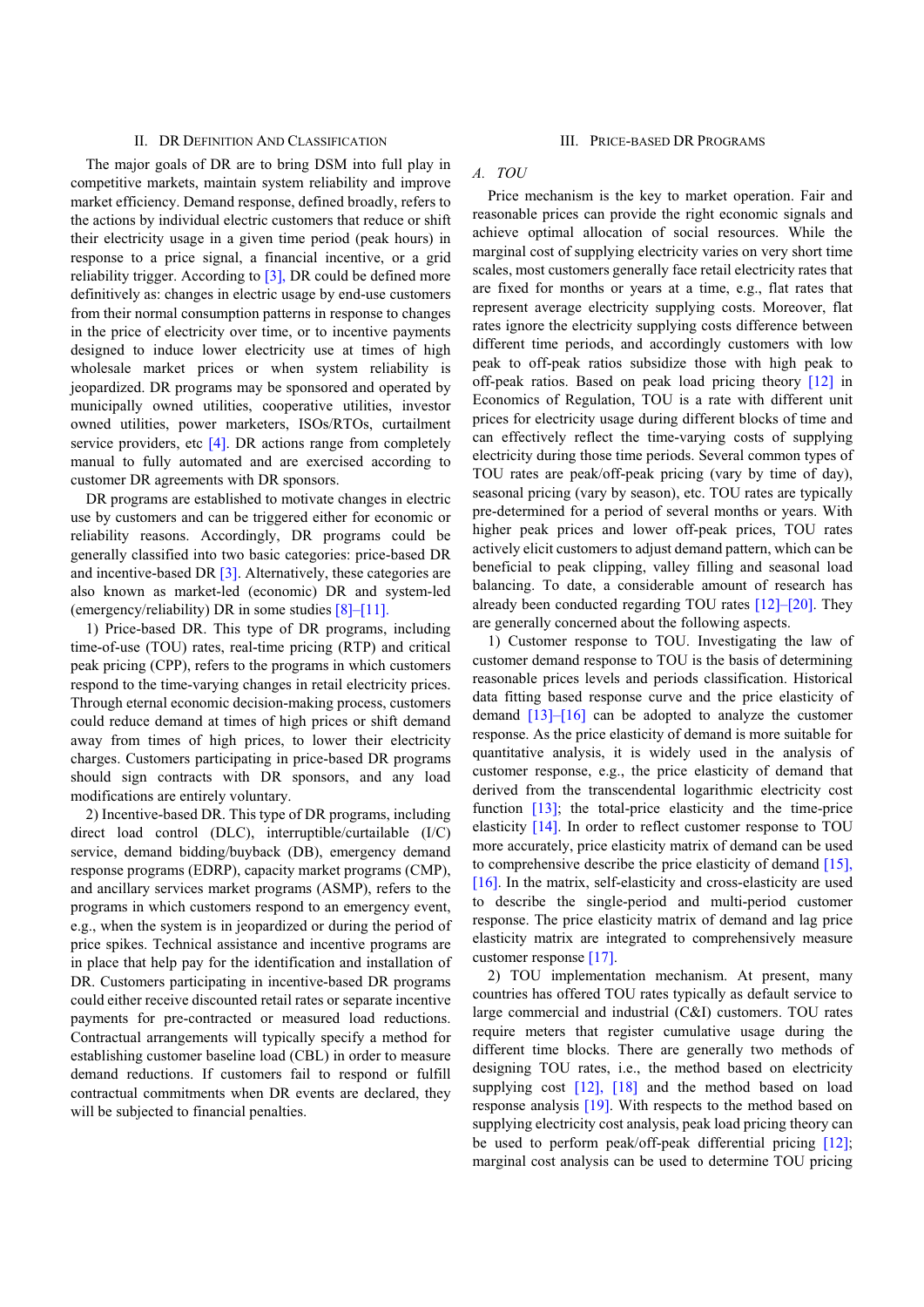levels [18]. With respects to the method based on load response analysis, the price elasticity matrix of demand can be used to model TOU <a>[19]</a>. The marginal cost pricing and load response analysis are combined to determine TOU rates [17].

3) TOU impact on power systems. Through time- differential pricing, TOU rates achieve greater market efficiency and benefits than flat rates, including peak clipping, valley filling [12]–[19], social welfare increase [13], [17], etc. In deregulated environment, utilities buy electricity at volatile wholesale prices while sell electricity at relatively fixed retail prices, and therefore utilities faced electricity transaction risk. TOU can build effective linkage between retail prices and wholesale prices, helping utilities perform efficient risk management [20].

#### *B. RTP*

The price updating cycle is an important aspect of a rate structure. The shorter the updating cycle is, the more efficient a rate is and the higher technical support requirements are. TOU prices and period division are pre-determined, and its price updating cycle is usually more than a quarter. Accordingly, TOU can only reflect long-term daily or seasonal variations in electricity supplying costs. Thus when power system is suffering from a temporary shortage of capacity, TOU can not give customers further incentives to reduce demand. RTP is a dynamic pricing scheme [4], [21], with the price updating cycle of 1h or less. RTP directly reflects marginal cost variations of electricity production at each time interval, and effectively strengthens the linkage between wholesale and retail electricity markets. RTP theory derives from spot price concept brought by Schweppe [22]. Based on optimal power flow, RTP theory has been continuously improved, e.g., locational marginal price and zonal price are put forward later. Currently, research on RTP typically focuses on the following areas:

1) RTP implementation mechanism. Although Schweppe maintained that the retail side should implement RTP first, many countries have only conducted a limited scope of RTP implementation because of capacity dispersion and technical limitation of retail side. Since the 1980s, a number of state regulatory authorities and electric utilities in the U.S. have provided pilot or permanent RTP programs, typically as optional service, to large C&I customers [3], [4]. Additionally, several states with retail competition have adopted or are considering adopting RTP as default service for large customers during recent years [23]. RTP tariff are generally considered too complex for residential customers, however, in 2007, Illinois became the first state where utilities are required to provide optional RTP programs for residential customers.

In order to ensure that customers have sufficient time to respond to RTP, RTP tariff usually indexes its prices to day-ahead or hour-ahead wholesale prices [24], and therefore, customers can make demand adjustment according to the notified prices on a day-ahead or hour-ahead basis. On the other hand, customers on RTP will be subject to wholesale market price volatility  $[25]$ . In order to protect the interests of customers and help customers hedge against RTP volatility, two-part RTP [24], the most popular form of RTP, is generally adopted. Two-part RTP designs include a historical CBL which is charged at flat rates or TOU rates, layered with RTP prices only for marginal usage above or below the CBL. Customers thus see RTP prices only at the margin. The CBL design allows customers to hedge a portion of their load against RTP volatility, and allows them to achieve savings by curtailing their marginal use at times when prices are higher and by using more during the off-peak tariff times. In addition, customers can also use a wide variety of RTP hedge contracts [26], [27], including supply hedge contracts and financial hedge contracts, to hedge against RTP price volatility [28].

2) Customer response to RTP. Research on customer response to RTP is conducive to designing reasonable RTP implementation schemes and understanding satisfaction levels of customers on RTP. Facing short-term high prices, customers typically have three basic load response strategies [3], [24], i.e., curtailing load during high-price periods, shifting load from high-price to low-price periods and operating on-site generation during high-price periods. The optimal demand-side response strategies to RTP for storage-type (shifting) customers are analyzed in [29]. Reference [27] discusses the response strategies of Niagara Mohawk Power Company's large customers under mandatory RTP. Among the customers that shifted load, 35% said they shift to another time of day, 47% to the second day, and 18 % to the third day. Among customers that forgone load, 65% said it had minimal or no impact on facility operation, 20% reported significant inconvenience or discomfort, 9% had to adjust business operations and 6% reported not knowing. Reference [30] reveals that although 54% of customers reported that they did not respond in real time, only 15% were dissatisfied with a switch to RTP from TOU.

3) RTP impact on power systems. As RTP can timely reflect the marginal costs of electricity supplying, it is the most economically efficient retail pricing scheme and can bring many benefits to customers and utilities, e.g., customer electricity bills savings [29] [31] and peak load reduction [32]. Reference [33] demonstrates that when switching from flat rates, total economic surplus increases with TOU rates are only 8%~29% of that with RTP. If a portion of the customers in California electricity crisis had been exposed to RTP, a relatively small amount of demand decrease would reduce wholesale prices greatly and accrue substantial benefits [34]. With high wind penetration levels, RTP can be used to allow demand to respond to the availability of wind generation and increase the utilization of large-scale wind farms [35].

4) Technical support of RTP implementation. Customers on RTP need to make real-time response to RTP price, however, it is unrealistic and too laborious for customers to continuously check RTP prices and then adjust their demand [30]. Currently in the U.S., a lot of RTP sponsors have provided free AMI installing services to customers in order to encourage active customer participation in RTP. Customers can adopt AMI [4] or Internet-based DR management system to realize real-time measurement, communications and automated response to RTP price variation.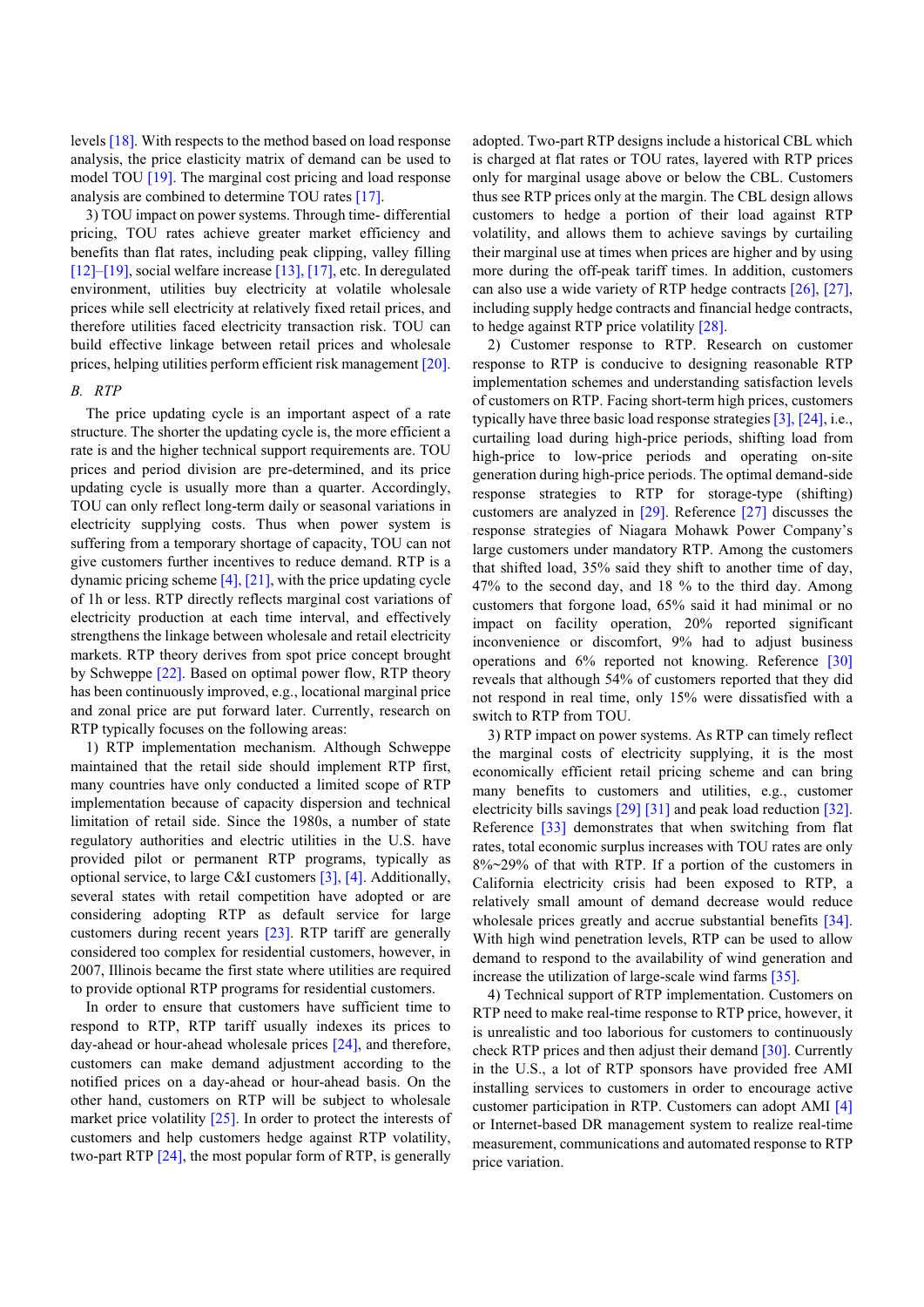#### *C. CPP*

While RTP is the ideal pricing scheme, the full-scale implementation of RTP is difficult yet due to the technical limitation of demand side. CPP rates, a dynamic pricing scheme based on TOU and RTP, augments either time-invariant rates or TOU rates with dispatchable critical peak prices during specified CPP events [36], [37], which may be flexibly triggered by system contingencies or high prices faced by the utility in procuring power in the wholesale market. Furthermore, CPP events are called on relatively short notice for a limited number of days and/or hours per year. CPP customers typically receive a price discount during non-CPP periods. Although CPP is not as economically efficient as RTP, CPP can reduce the potentially price risk associated with RTP, reflect short-term costs of critical periods, help encourage customers to reduce peak load and lower LSE electricity procurement risk. Therefore, CPP is more economically efficient than TOU, and CPP achieves a good compromise between TOU and RTP. Currently, research on CPP focus on the following field:

1) CPP implementation mechanism. Electricite de France (EDF) implemented the first pilot CPP program in the 1980s, i.e., provided CPP as default service to residential customers. Currently, CPP is not yet common in the U.S., but has been tested in pilots as optional or default service for large C&I and residential customers in several states, e.g., California Statewide Pricing Pilot (SPP) [38]–[42]. There are several variants of CPP rates [4], including fixed-period CPP (CPP-F), variable- period CPP (CPP-V), variable peak pricing (VPP) and critical peak rebates. CPP sponsors typically release in advance the triggering conditions of CPP events and corresponding values of critical peak prices. Critical days and non-critical days are known as the days with and without critical events. When only limited critical days are available, it is important for an energy service provider to investigate the optimal CPP implementation strategies to maximize its profit [43]. Based on customer response to CPP and hybrid electricity price model, a CPP decision model which considers the interests of both customers and LSE is introduced [44].

2) Customer response to CPP. Reference [38]–[42] conducted detailed analysis of SPP program. Statistic results showed that the customer satisfaction rate of CPP was high and 87% of customers deemed that SPP was designed very fair [38]. Compared to C&I customers, peak load reductions and bill savings of residential customers are less, however, the response rate and bill saving percentages are higher [39]. In addition, AMI has played a key role in customer response rate and about 2/3 of the load reductions are achieved through AMI [39]. Since CPP implementation in all types of customers has achieved good results, the full-scale implementation of CPP can be considered feasible  $[40]$ – $[42]$ .

3) CPP impact on power systems. Through the implementation of CPP, significant load reductions during critical periods can be achieved. For example, with the implementation of SPP program in California, peak load of residential CPP customers on critical days dropped an average of 41% of baseline load (2h critical hours with AMI), 25% of baseline load (5h critical hours and with AMI) and 13% of baseline load (5h critical hours and without AMI) respectively [41]. Residential CPP customers achieved 15% reduction while Residential TOU customers achieved 5% reduction [42], which verified the efficiency of CPP.

#### IV. INCENTIVE-BASED DR PROGRAMS

## *A. DLC*

DLC refers to programs in which the utility or system operator remotely shuts down or cycles a customer's electrical appliance on short notice to address system or local reliability contingencies [4]. DLC is primarily offered to residential and small commercial customers and its participating loads are typically the type of load that short-term interruptions would not bring large impact on its quality of service, e.g., air conditioner and water heater which has some thermal storage capacity. Participating customers receive incentive payments or rate discount based on the customer-selected duty cycle. DLC also typically limit the number of times or hours that customer's appliance can be turned off within one year or season. As a common and practical means, a variety of utilities in the U.S. have developed and implemented DLC programs successfully for decades.

At present, a considerable amount of research [45]–[61] has already been conducted on DLC implementation mechanism, i.e., optimal DLC scheduling model. Although DLC operation typically occurs during the times of system peak demand, DLC can also be used by LSEs to mitigate the impact of high on-peak electricity prices or manage system demand related charges [3]. Therefore, the objectives of DLC scheduling model typically include a broad range of goals, e.g., minimizing system peak load [45]–[49], [56]–[59], minimizing system operation costs [47], [50]–[55], [59], maximizing utilities' profits [56]–[58], [60] maximizing customer satisfaction [54]–[59], and minimizing load control difference [61]. It can be concluded that from vertically integrated to deregulated environment, the DLC optimal scheduling models have transformed from cost-based analysis [50]–[55], [59] to profit-based analysis [56]–[58], [60]–[61], from single objective that exclusively considers the interests of utilities  $[45]$ – $[53]$  to multiple objectives that take into account the interests of both customers and utilities [54]–[61]. In addition, integrating DLC with other DR programs, e.g., I/C service [59], has become an interesting research trend in electricity markets.

From the perspective of enabling technology [3], with the wider application of AMI, remote control of individual customer load is being supplanted by remote control of smart thermostats (i.e., the temperature settings on smart thermostats can be remotely adjusted to reduce demand [4]) in recently implemented DLC programs [62], [63]. In particular, a new framework for DLC schedule is developed to minimize both the amount of controlled load and the disruption or discomfort of control [62]. The DLC based optimization algorithm can be used to manage a virtual power plant (VPP) and determine the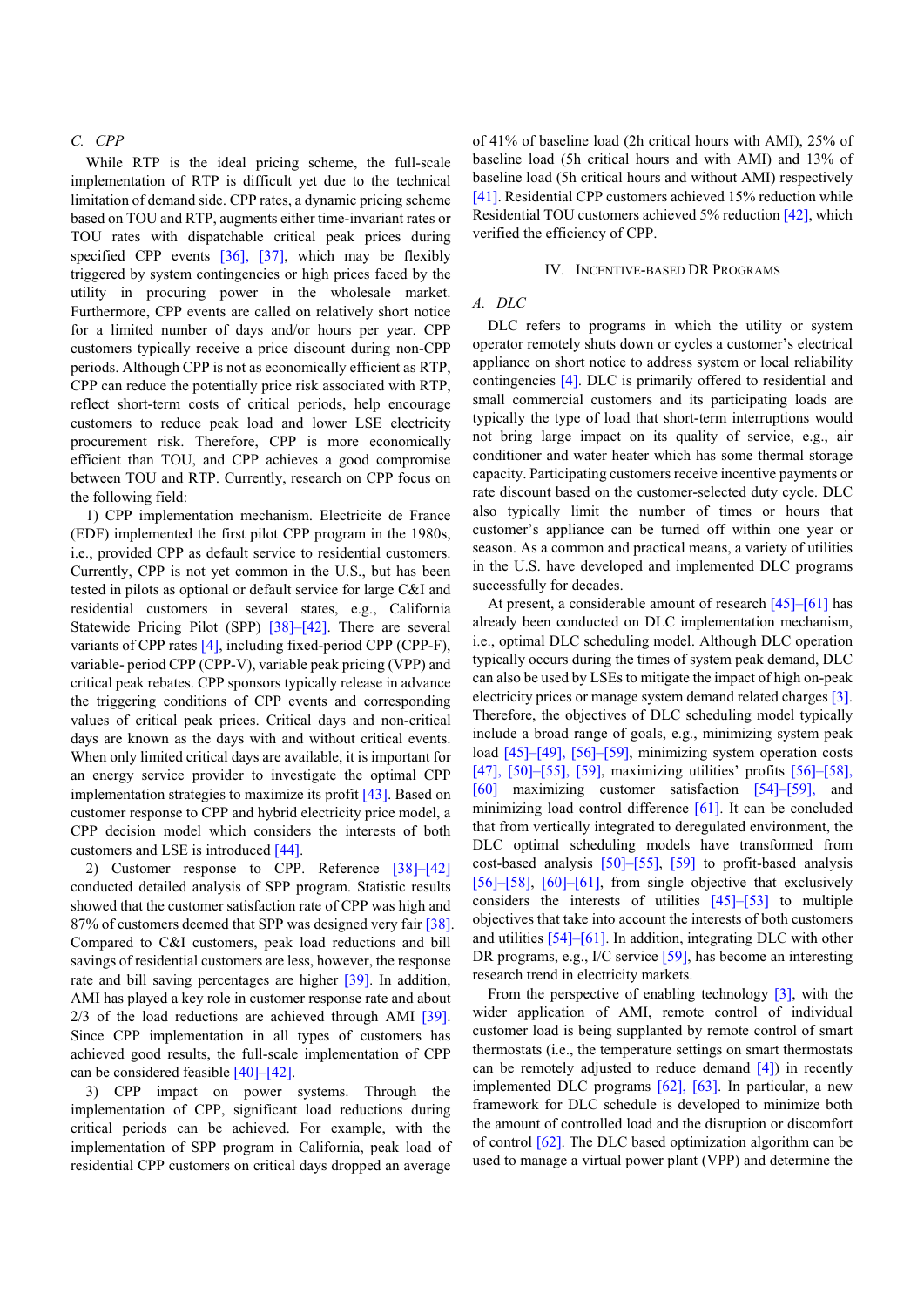optimal control schedules of the thermostatically controlled appliances of VPP [63].

DLC optimal scheduling problems mathematically belong to complex multi-objective combinatorial optimization problems, and the solving algorithms are mainly traditional optimization algorithms and heuristic optimization algorithms. Among traditional optimization algorithms, linear programming [45], [49], [60], [63], multi-objective linear programming [56], successive approximation gradient technique [46], dynamic programming [47]–[49], [51], [53], multi-pass dynamic programming [52], fuzzy dynamic programming [54], [55], [59] and Monte Carlo-based dynamic programming [63] have been adopted. Among heuristic optimization algorithms, genetic algorithm [61] and multi-objective evolutionary algorithm [57], [58] have been adopted.

### *B. I/C*

I/C service refers to programs in which customers receive a rate discount or bill credit in exchange for agreeing to reduce load during system contingencies. I/C programs generally require that participating customers sign up contracts, which typically specify CBL, interruption duration, interruption capacity, interruption payments and penalties for failure to curtail. I/C programs have traditionally been offered only to the largest C&I customers and has been one of the most common DSM tools used by utilities to realize effective peak load control. At present, there is a lot of research concerning about I/C programs [64]–[80], and they can be roughly categorized into two areas [78]:

1) Designing appropriate implementation mechanisms. There are currently two implementation mechanisms:

a. *Signing up I/C contracts*. I/C contracts generally need to contain the incentive compatibility characteristics that can elicit rational customers to reveal their real interruption costs. Financial instruments can be used to design I/C contracts, e.g., the I/C contracts in which electricity suppliers buy into call option while customers sell out call option [64], the I/C contracts in which electricity suppliers buy into put option while independent power producers sell out put option  $[65]$ , the I/C contracts with the introduction of double-call option [66], the I/C contracts with bilateral options [67]. Alternatively, interruption costs can be used to design I/C contracts, e.g., the I/C contracts with the introduction of successive [68] and discrete [69] customer-type parameters based on quadratic cost function.

b *I/C service bidding* [70]–[73]. Generally, the I/C contracts which are implemented through non-bidding are known as the basic I/C service, while the I/C service which are implemented through bidding are viewed as DB program for study [3] (DB will be discussed in next sub section).

Interruption payment methods of I/C contracts are important parts in I/C programs. Currently, rate discount [74]–[76] and bill credit [70]–[73] are two common ways. With respect to their different economic characteristics, risk management methods can be used to optimize and coordinate the two types of I/C programs.

2) Evaluating the impact of I/C programs on system operation. As a quick and actively response DR means, I/C programs can improve the demand side response to market price and can be helpful to system operation in many aspects. With respect to reliability benefits, the implementation of I/C programs can provide non-spinning reserve [72] and emergency reserve [73], reduce the generation capacity investment, achieve the optimal allocation of reserve capacity, raise generation capacity adequacy [77], [78], lower system peak load [79] and mitigate system congestion [80]. With respect to economic benefits: the implementation of I/C programs can reduce system operating costs [78], increase demand side elasticity [1] and damp price peak. In addition, utilities can adopt I/C programs to hedge price risk [67], and customer can receive corresponding interruption payments.

## *C. DB*

DB is a mechanism that enables demand side to actively participate in electricity market competition and offers customers the opportunity to obtain economic rewards for changing their electricity consumption pattern though bidding [81]. LSE, electricity retailer and large customer can enroll in DB programs directly while small customers can participate in DB programs indirectly by third-party aggregator [81], [82]. Altogether, there are two basic DB implementation mechanisms [83]:

1) Bid for Total Demand, i.e., all demand participates in market competition. This scheme includes the following forms:

a. *Customers, aggregator or LSE signs bilateral contracts with generators for specified volume of electricity at a fixed price, e.g., direct purchase of electricity from large customers*.

b. *LSE, electricity retailer and large customers can bid their total demand into an electricity market or pool, i.e., provide demand-side bidding curves similar to supply-side bidding curves*. Several representative models includes: stochastic optimization problem of power suppliers and large consumers based on linear bidding function [84], optimal purchase allocation problem considering risk and DB strategy integrating price forecast [85], piecewise-linear bidding curves for a price-taking retailer in the Nordic electricity market [86], as well as the two-stage game process of power purchaser that participates in day-ahead and real-time balancing [87].

2) Bid for demand change. This scheme includes a variety of types and links to electricity markets in many aspects. In different market types, customers can participate in the energy/auxiliary market bidding, e.g., bidding in energy market [70], offering demand-side reserves in joint energy/reserve electricity market [71], [88], bidding in auxiliary market [72] and bidding in contingency management [73]. In different time scales, customers can participate in the biddings in day-ahead and real-time market [70]. In different market operation model, customers can participate in spot/contract market bidding [73]. According to different ways of demand adjustment, customers can participate in demand increase/decrease bidding to provide upward/downward spinning reserve [88].

In the electricity markets where DB is allowed, customers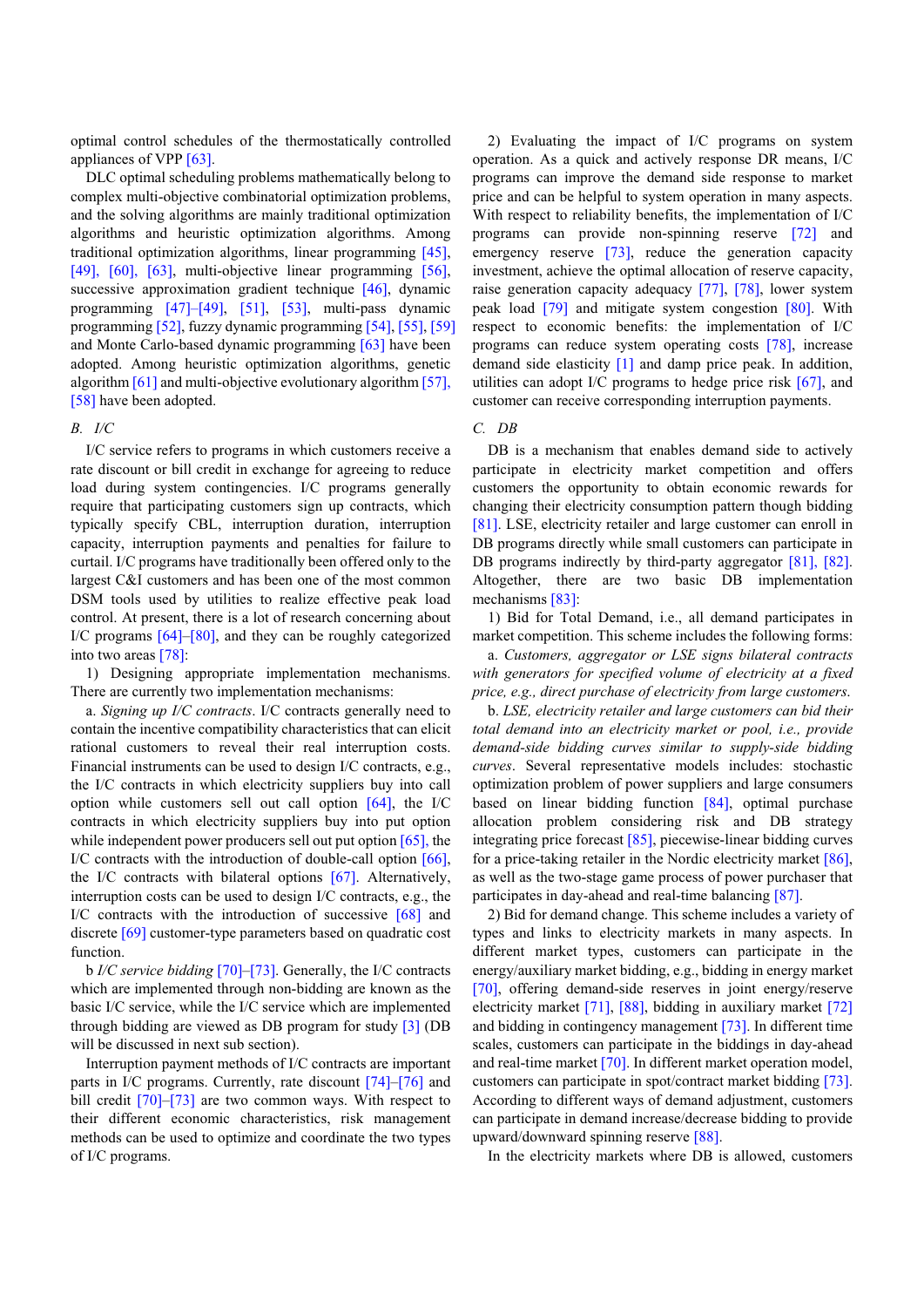can actively participate in a series of market pricing process [89], helping to maximize the social welfare. As system reserve capacity [88], DB is beneficial to improving system reliability and the flexibility of reserve resources. Furthermore, DB can also significantly increase the elasticity of demand [1], discipline wholesale market power and price spikes [90].

#### V. CONCLUSION

This paper gives a comprehensive survey of DR in electricity markets. Based on DR research and experiences around the world, definition, classification, various implementation mechanisms, impacts, and cost-benefit of DR are discussed in detail. There are several extensions for future study:

1) For DR sponsors and policymakers, in order to promote different types of customers to actively participate in DR, it is essential to examine how to improve the price and incentive mechanisms, and how to design attractive DR programs that benefit all participants; in order to reasonably assess the implementation effect of DR programs, it is critical to explore the demand elasticity and responsiveness of participating customers, how to successfully implement DR programs under different market and system conditions, and how to conduct applicable statistical analysis of customer satisfaction degree and response rate.

2) For customers or aggregators, they should compare various DR programs and decide which program to participate in, according to their demand characteristics and risk preferences. After they enroll in specific DR programs, in order to obtain more electricity bill savings or incentive payments and subsequently maximize their own benefits, it is important to explore how to optimize production schedules, arrange suitable demand pattern and implement reasonable response strategies within acceptable scope of demand adjustment [1].

3) Since different types of DR programs have different characteristics, it is useful to investigate how to coordinate and integrate various types of DR resources on different time scales to realize the complementary advantages, and how to develop service options that incorporate the desirable features of both price-based and incentive-based DR programs. Moreover, taking into account the universal attributes of EE and DR in fulfilling DSM goals, how to promote the best development of various demand-side resources, e.g., DR, EE and DG, carry out IRP to coordinate both supply-side and demand-side resources, and give full play to their roles in electricity markets, are interesting areas for further study.

#### **REFERENCES**

- [1] D. S. Kirschen, "Demand-side view of electricity markets," *IEEE Trans. Power Syst*., vol. 18, no. 2, pp. 520–527, May 2003.
- [2] B. F. Hobbs, H. B. Rouse and D. T. Hoog, "Measuring the economic value of demand-side and supply resources in integrated resource planning models," *IEEE Trans. Power Syst*., vol. 8, no. 3, pp. 979–987, Aug. 1993.
- [3] Benefits of demand response in electricity markets and recommendations for achieving them: a report to the United State Congress pursuant to section 1252 of the Energy Policy Act of 2005, U.S. Department of

Energy, Feb. 2006. [Online]. Available: http://www.oe.energy.gov/DocumentsandMedia/congress\_1252d.pdf.

- [4] Assessment of demand response and advanced metering: staff report, Federal Energy Regulatory Commission, Aug. 2006. [Online]. Available: http://www.ferc.gov/legal/staff-reports/demand-response.pdf.
- [5] Assessment of demand response and advanced metering: staff report, Federal Energy Regulatory Commission, Sep. 2007. [Online]. Available: http://www.ferc.gov/legal/staff-reports/09-07-demand-response.pdf.
- [6] Assessment of demand response and advanced metering: staff report, Federal Energy Regulatory Commission, Dec. 2008. [Online]. Available: http://www.ferc.gov/legal/staff-reports/12-08-demand-response.pdf.
- [7] Federal Energy Regulatory Commission: 'A national assessment of demand response potential: staff report', Jun. 2009. [Online]. Available: http://www.ferc.gov/legal/staff-reports/06-09-demand-response.pdf.
- [8] M. H. Albadi and E. F. El-Saadany, "A summary of demand response in electricity markets," *Elect. Power Syst. Res*., vol. 78, no. 11, pp. 1989–1996, 2008.
- [9] International Energy Agency. The power to choose: demand response in liberalised electricity markets, 2003. [Online]. Available: http://www.iea.org/textbase/nppdf/free/2000/powertochoose\_2003.pdf.
- [10] P. Jazayeri, A. Schellenberg, W. D. Rosehart, *et al.*, "A survey of load control programs for price and system stability," *IEEE Trans. Power Syst*., vol. 20, no. 3, pp. 1504–1509, Aug. 2005.
- [11] C. Chemelli and W. Grattieri, Demand Response: technology requirements for an emerging business, ANIPLA, Nov. 2006. [Online]. Available: http://www.anipla.it/ANIPLA2006/Presentations/M112.pdf
- [12] J. T. Wenders, "Peak load pricing in the electric utility industry," *The Bell J. of Econ.*, vol. 7, no. 1, pp. 232–241, 1976.
- [13] J. N. Sheen, C. S. Chen and T. Y. Wang, "Response of large industrial customers to electricity pricing by voluntary time-of-use in Taiwan," *Proc. IEE Gener., Transm. Distrib*., vol. 142, no. 2, pp. 157–166, Mar. 1995.
- [14] N. Yu and J. Yu, "Optimal TOU decision considering demand response model," in *Int. Conf. Power Syst. Tech.*, 2006.
- [15] A. K. David, and Y. Z. Li, "Effect of inter-temporal factors on the real time pricing of electricity," *IEEE Trans. Power Syst.*, vol. 8, no. 1, pp. 44–52, Feb. 1993.
- [16] D. S. Kirschen, G. Strbac, P. Cumperayot, and D. P. Mendes, "Factoring the elasticity of demand in electricity prices," *IEEE Trans. Power Syst.*, vol. 15, no. 2, pp. 612–617, May 2000.
- [17] E. Çelebi and J D. Fuller, "A model for efficient consumer pricing schemes in electricity markets," *IEEE Trans. Power Syst.*, vol. 22, no. 1, pp. 60–67, Feb. 2007.
- [18] J. N. Sheen, C. S. Chen and J. K. Yang, "Time-of-use pricing for load management programs in Taiwan Power Company," *IEEE Trans. Power Syst.*, vol. 9, no. 1, pp. 388–396, Feb. 1994.
- [19] H. Aalami, G. R. Yousefi and M. P. Moghadam, "Demand response model considering EDRP and TOU Programs," in *IEEE Power Eng. Soc. T&D Conf and Expo.*, 2008.
- [20] D. Duan, J. Liu, H. Niu and J. Wu, "A risk-evasion TOU pricing method for distribution utility in deregulated market environment," in *Int. Conf. Power Syst. Tech.*, 2004.
- [21] S. Borenstein, M. Jaske, and A. Rosenfeld, Dynamic pricing, advanced metering and demand response in electricity markets, University of California Energy Institute, Oct. 2002. [Online]. Available: http://www.ucei.berkeley.edu/PDF/csemwp105.pdf.
- [22] F. C. Schweppe, M. C. Caramanis, R. D. Tabors, and R. E. Bohn, *Spot pricing of electricity*, Boston: Kluwer Academic Publisher, 1988.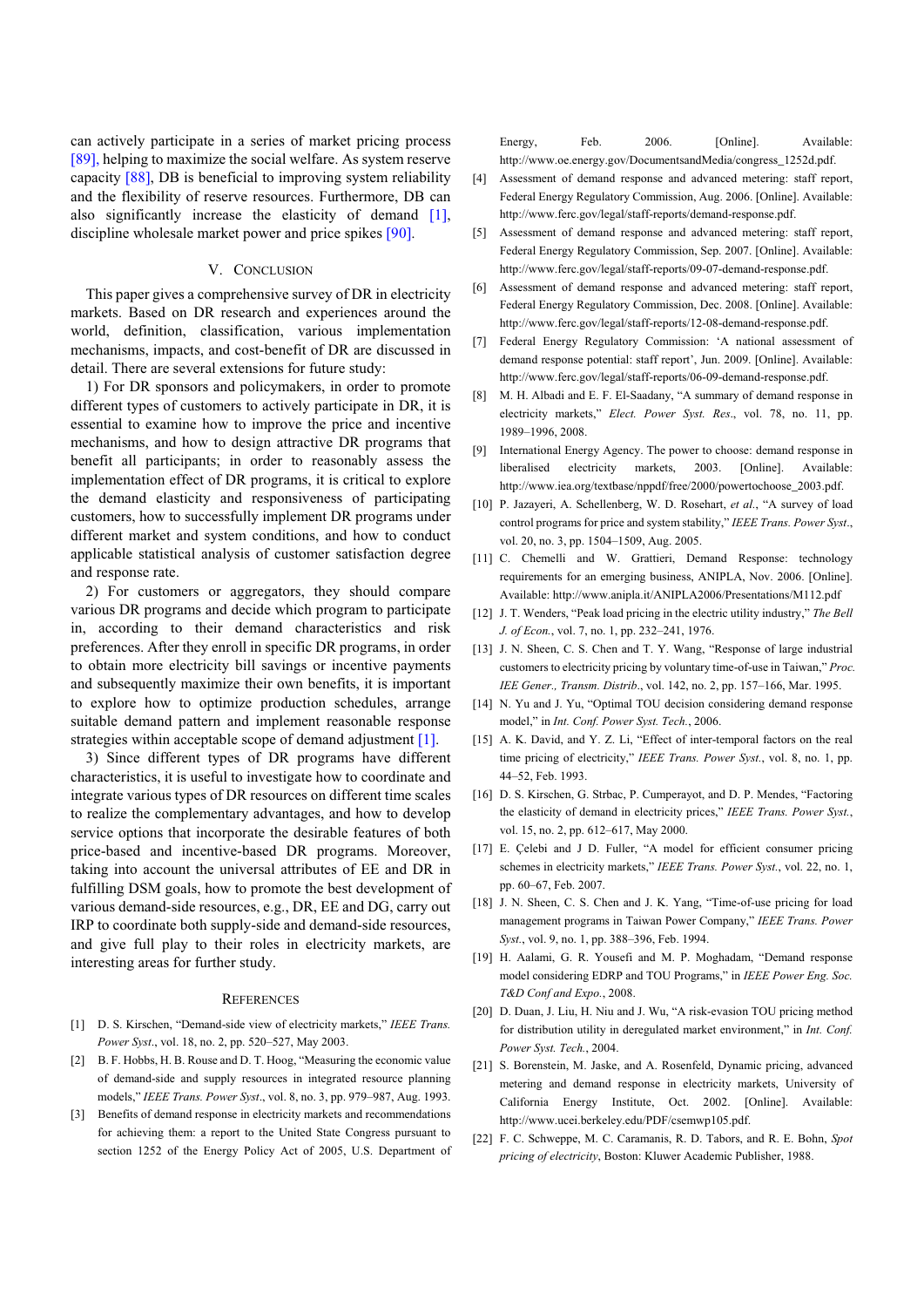- [23] G. Barbose, C. Goldman,R. Bharvirkar, *et al.* Real time pricing as a default or optional service for C&I customers: A comparative analysis of eight case studies, Lawrence Berkeley National Laboratory, Aug. 2005. [Online]. Available: http://eetd.lbl.gov/ea/EMS/reports/57661.pdf.
- [24] G. Barbose, C. Goldman and B. Neenan, A survey of utility experience with real time pricing, Lawrence Berkeley National Laboratory, Dec. 2004. [Online]. Available: http://eetd.lbl.gov/ea/EMS/reports/54238.pdf.
- [25] S. Borenstein, "Customer risk from real-time retail electricity pricing: bill volatility and hedgability," *Energy J*., vol. 28, no. 2, pp. 111–130, 2007.
- [26] E. Hirst, "The financial and physical insurance benefits of price-responsive demand," *The Elect. J.*, vol. 15, no. 4, pp. 66–73, May 2002.
- [27] C. Goldman, N. Hopper, R. Bharvirkar, *et al.* Customer strategies for responding to day-ahead market hourly electricity pricing, Lawrence Berkeley National Laboratory, Aug. 2005. [Online]. Available: http://eetd.lbl.gov/ea/EMS/reports/57128.pdf.
- [28] Q. Zhang and X. Wang, "Hedge contract characterization and risk-constrained electricity procurement," *IEEE Trans. Power Syst.*, vol. 24, no. 3, pp. 1382–1388, Aug. 2009.
- [29] B. Daryanian, R. E. Bohn and R. D. Tabors, "Optimal demand-side response to electricity spot prices for storage-type customers," *IEEE Trans. Power Syst*., vol. 4, no. 3, pp. 897–903, Aug. 1989.
- [30] C. Goldman, N. Hopper, O. Sezgen, *et al.* Does real-time pricing deliver demand response? A case study of Niagara Mohawk's large customer RTP tariff, Lawrence Berkeley National Laboratory, Aug. 2004. [Online]. Available: http://eetd.lbl.gov/ea/EMS/reports/54974.pdf.
- [31] J. G. Roose. and D. E. Lane, "Industrial power demand response analysis for one-part real-time pricing," *IEEE Trans. Power Syst*., vol. 13, no. 1, pp. 159–164, Feb. 1998.
- [32] P. M. Schwarz, T. N. Taylor, M, Birmingham, *et al.*, "Industrial response to electricity real-time prices: short run and long run," *Econ. Inquiry*, vol. 40, no. 4, pp. 597–610, 2002.
- [33] S. Borenstein, "Long-run efficiency of real-time pricing," *Energy J.*, vol. 26, no. 3, pp. 93–116, 2005.
- [34] S. Braithwait and A. Faruqui, "Demand response: the ignored solution to California's energy crisis," *Public Utilities Fortnightly*, vol. 139, no. 6, Mar. 15, 2001.
- [35] R. Sioshansi and W. Short, "Evaluating the impacts of real-time pricing on the usage of wind generation," *IEEE Trans. Power Syst*., vol. 24, no. 2, pp. 516–524, May 2009.
- [36] A. Faruqui and S. S. George, "The value of dynamic pricing in mass markets," *The Elect. J.*, vol. 15, no. 6, pp. 45–55, July 2002.
- [37] F. A. Wolak, Residential customer response to real-time pricing: the Anaheim critical-peak pricing experiment, Mar. 2006. [Online]. Available: ftp://zia.stanford.edu/pub/papers/anaheim\_cpp.pdf.
- [38] Charles River Associates. Impact evaluation of the California Statewide Pricing Pilot, final report to the California Energy Commission, Mar. 2005. [Online]. Available: http://www.energy.ca.gov/demandresponse/ documents/group3\_final\_reports/2005-03-24\_SPP\_FINAL\_REP.PDF.
- [39] A. Faruqui and S. George, "Quantifying customer response to dynamic pricing," *The Elect. J.*, vol. 18, no. 4, pp. 53–63, May 2005.
- [40] M. A. Piette, D. Watson, N. Motegi, *et al.* Automated critical peak pricing field tests: program description and results, Lawrence Berkeley National Laboratory, Apr. 2006. [Online]. Available: http://drrc.lbl.gov/pubs/ 59351.pdf.
- [41] K. Herter, P. Mcauliffe and A. Rosenfeld, "An exploratory analysis of California residential customer response to critical peak pricing of

electricity," *Energy*, vol. 32, no. 1, pp. 25–34, 2007.

- [42] K. Herter, "Residential implementation of critical-peak pricing of electricity," *Energy Policy*, vol. 35, no. 4, pp. 2121–2130, 2007.
- [43] J. Y. Joo, S. H. Ahn, Y. T. Yoon, "Enhancing price-responsiveness of end-use customers' loads: dynamically administered critical peak pricing," *Euro. Trans. Electr. Power*, vol. 19, no. 1, pp. 113–126, 2009.
- [44] Q. Zhang, X. Wang, M. Fu: 'Optimal implementation strategies for critical peak pricing', in *6th Int. Conf. Euro. Energy Market*, May. 2009.
- [45] C. N. Kurucz, D. Brandt and S. A. Sim, "A linear programming model for reducing system peak through customer load control programs," *IEEE Trans. Power Syst*., vol. 11, no. 4, pp. 1817–1824, Nov. 1996.
- [46] F. N. Lee, and A. M. Breipohl, "Operational cost savings of direct load control," *IEEE Trans. Power App. Syst*., vol. PAS-103, no. 5, pp. 988–993, May 1984.
- [47] A. I. Cohen, and C. C. Wang, "An optimization method for load management scheduling," *IEEE Trans. Power Syst*., vol. 3, no. 2, pp. 612–618, May 1988.
- [48] W. C. Chu, B. K. Chen and C. K. Fu, "Scheduling of direct load control to minimize load reduction for a utility suffering from generation shortage," *IEEE Trans. Power Syst*., vol. 8, no. 4, pp. 1525–1530, Nov. 1993.
- [49] J. C. Lament, G. Desaulniers and R. P. Malhame, "A column generation method for optimal load management via control of electric water heaters," *IEEE Trans. Power Syst*., vol. 10, no. 3, pp. 1389–1399, Aug. 1995.
- [50] K. D. Le, R. F. Boyle, M. D. Hunter and K. D. Jones, "A procedure for coordinating direct-load-control strategies to minimize system production costs," *IEEE Trans. Power App. Syst*., vol. PAS-102, no. 6, pp. 1843–1849, Jun. 1983.
- [51] Y. Y. Hsu and C. C. Su, "Dispatch of direct load control using dynamic programming," *IEEE Trans. Power Syst*., vol. 6, no. 3, pp. 1056–1061, Aug. 1991.
- [52] D. C. Wei and N. Chen, "Air conditioner direct load control by multi-pass dynamic programming," *IEEE Trans. Power Syst*., vol. 10, no. 1, pp. 307–313, Feb. 1995.
- [53] J. Chen, F. N. Lee, A. M. Breipohl and R. Adapa, "Scheduling direct load control to minimize system operational cost," *IEEE Trans. Power Syst*., vol. 10, no. 4, pp. 1994–2001, Nov. 1995.
- [54] K. Bhattacharyya, and M. L. Crow, "A fuzzy logic based approach to direct load control," *IEEE Trans. Power Syst*., vol. 11, no. 2, pp. 708–714, May 1996.
- [55] H. T. Yang, and K. Y. Huang, "Direct load control using fuzzy dynamic programming," *Proc. IEE Gener., Transm. Distrib*., vol. 146, no. 2, pp. 294–300, Mar. 1999.
- [56] H. Jorge, C. H. Antunes and G. A. Martins, "A multiple objective decision support model for the selection of remote load control strategies," *IEEE Trans. Power Syst*., vol. 15, no. 2, pp. 865–872, May 2000.
- [57] A. Gomes, C. H. Antunes and G. A. Martins, "A multiple objective evolutionary approach for the design and selection of load control strategies," *IEEE Trans. Power Syst*., vol. 19, no. 2, pp. 1173–1180, May 2004.
- [58] A. Gomes, C. H. Antunes and G. A. Martins, "A multiple objective approach to direct load control using an interactive evolutionary algorithm," *IEEE Trans. Power Syst*., vol. 22, no. 3, pp. 1004–1011, Aug. 2007.
- [59] K. Y. Huang, and Y. C. Huang, "Integrating direct load control with interruptible load management to provide instantaneous reserves for ancillary services," *IEEE Trans. Power Syst*., vol. 19, no. 3, pp.